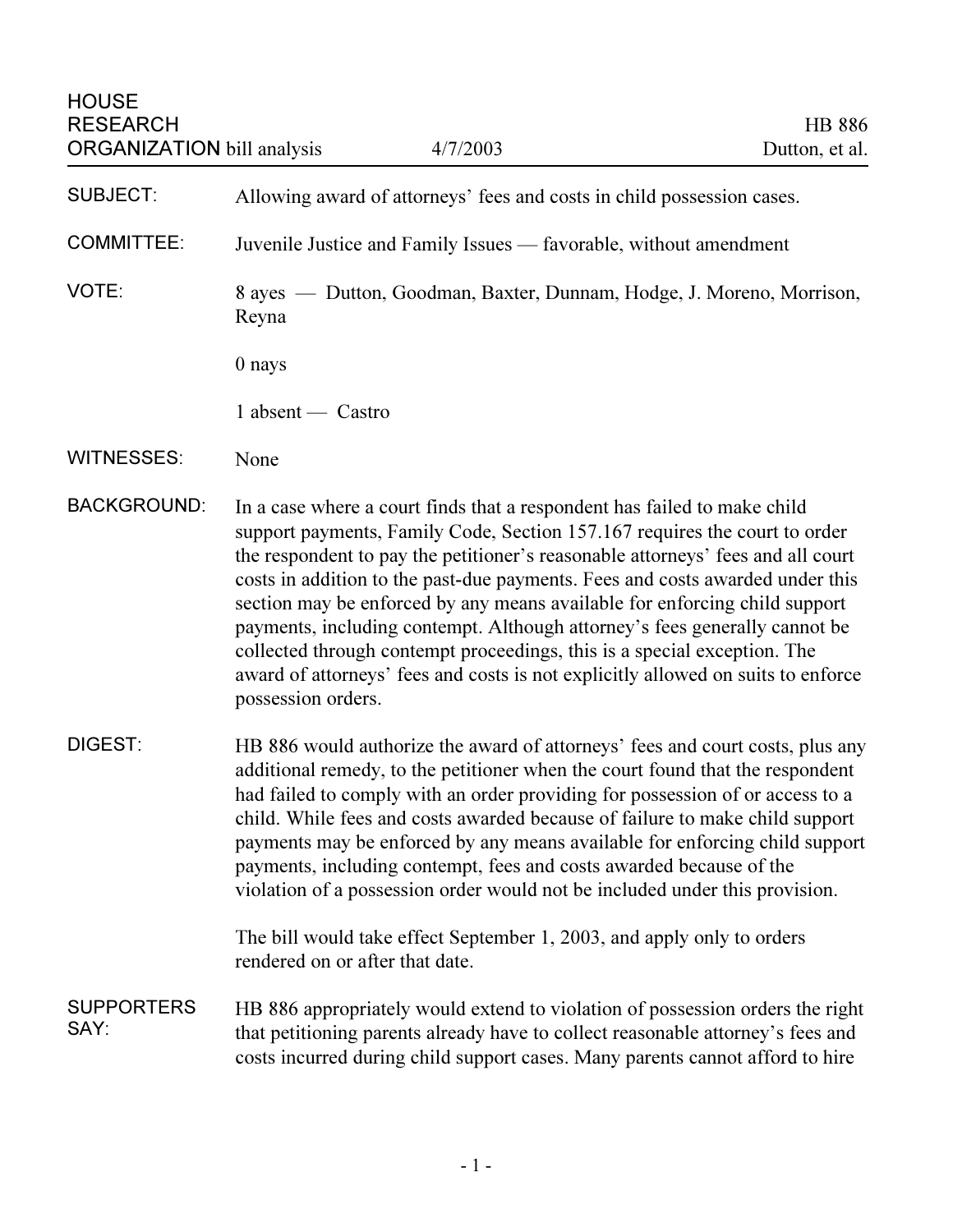| <b>HB 886</b>               |
|-----------------------------|
| House Research Organization |
| page 2                      |
|                             |

an attorney to pursue enforcement of their possession orders. Offering a means by which they can recover fees and costs would better enable them to regain access to their children that they wrongfully had been denied.

By helping parents enforce possession orders, the bill would help promote the emotional health of children by ensuring access to both parents. Studies show that the absence of a father is a contributing factor in many cases where, in later life, children end up in jail, depressed, or with other problems. Giving parents the ability to seek fees and costs would better enable them to hire an attorney to settle these cases swiftly and aggressively, minimizing the amount of time children were deprived of contact with parents.

By allowing a court to assess fees and costs in child possession cases, HB 886 would offer a means of settling these disputes short of finding one parent in contempt. Contempt is rarely used as a means of enforcing possession orders because it does neither party any good — any fine would go to the state rather than the children, and children are harmed further when a parent is sent to jail. HB 886 would offer a fairer and less intrusive means of settling such cases.

This bill would act as a deterrent to parents who would violate possession orders by imposing the payment of fees and costs upon the guilty party. In addition, the fees collected could go to other groups besides parents. For example, county domestic relations offices often assist parents in possession cases, and HB 886 would allow these offices to seek fees and costs, enabling them to serve more needy people.

**OPPONENTS** SAY: By giving the courts explicit authority to assess fees and costs against parents, HB 886 indirectly could deprive children of money that should be used for their support.

> Although costs are not explicitly allowed to be assessed in possession cases currently, some judges already award them. There is no need for a specific statute to address this.

**OTHER OPPONENTS** SAY: If contempt is appropriate for enforcing fees and costs ordered in child support cases, it also should be available to enforce fees and costs ordered in cases of failure to comply with a child possession or access order.